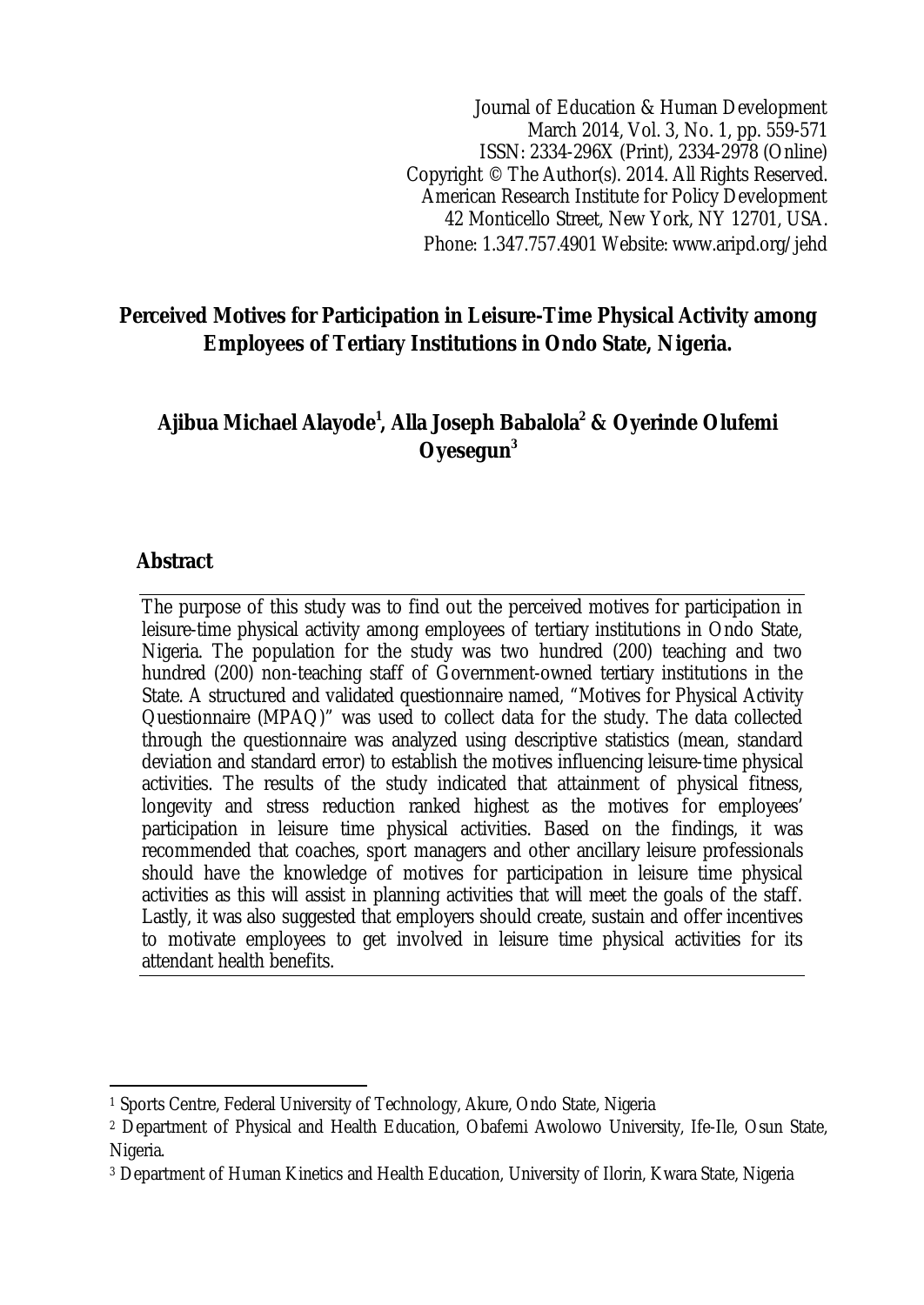#### **Introduction**

Leisure represents an important aspect of national and community life (Yoshioka, Nilson and Simpson, 2002). Iso-Ahola and Crowly (1991) equally pointed out that leisure time physical activities are important because, in addition to providing opportunities to socialize, they provide human beings with good opportunities to explore their individuality, create identities and form social bonds. Thus, having the opportunity to enjoy quality leisure time physical activity is vital to the health and personal development of all individuals regardless of gender, functional ability, sociocultural background or economic status. According to Wayne and Dale (2002), it is in leisure that human beings finds opportunities for individual and creative expression; seek for social interaction and opportunities for self-development which contribute to the raising of the general level of their society. The short and long-term benefits of participation in regular leisure-time physical activities include improved psychological and emotional well-being. In his literature review Ajibua (2012) noted that results from laboratory studies, clinical trials and epidemiological investigations provide convincing evidence that increasing one's level of activity- especially for those who are sedentary- has multiple health benefits.

In a report by the Canadian Fitness and Lifestyle Research Institute (2009), regular physical activity has shown to have preventive effect against the onset of over 25 chronic diseases including cardiovascular diseases, type II diabetes mellitus, colon and breast cancers, stroke and osteoporosis etc. The World Health Organization (2002), in a separate but similar reports, observed that in 2001, 1.9 million global deaths were attributed directly to physical inactivity. Specifically, physical inactivity caused a 15% increase in the onset of some cancers, diabetes and heart diseases. In Nigeria, chronic diseases caused by physical inactivity accounted for 24% of all deaths (WHO, 2005). This organization also estimated that Nigeria lost 400 million US dollars in national income to premature deaths due to heart disease, stroke, and diabetes. It was projected that these losses caused by sedentary lifestyle will reach 8 billion US dollars by 2015. Sallis (2011) also claimed that physical inactivity is the fourth leading cause of deaths worldwide. What is distressing about these statistics therefore is that the solution to prevent these deaths has been with us for decades, which is regular participation in leisure-time physical activity. This provides one of the first lines of defence needed to prevent these premature deaths that are daily experienced in our society (Mondigo, 2010).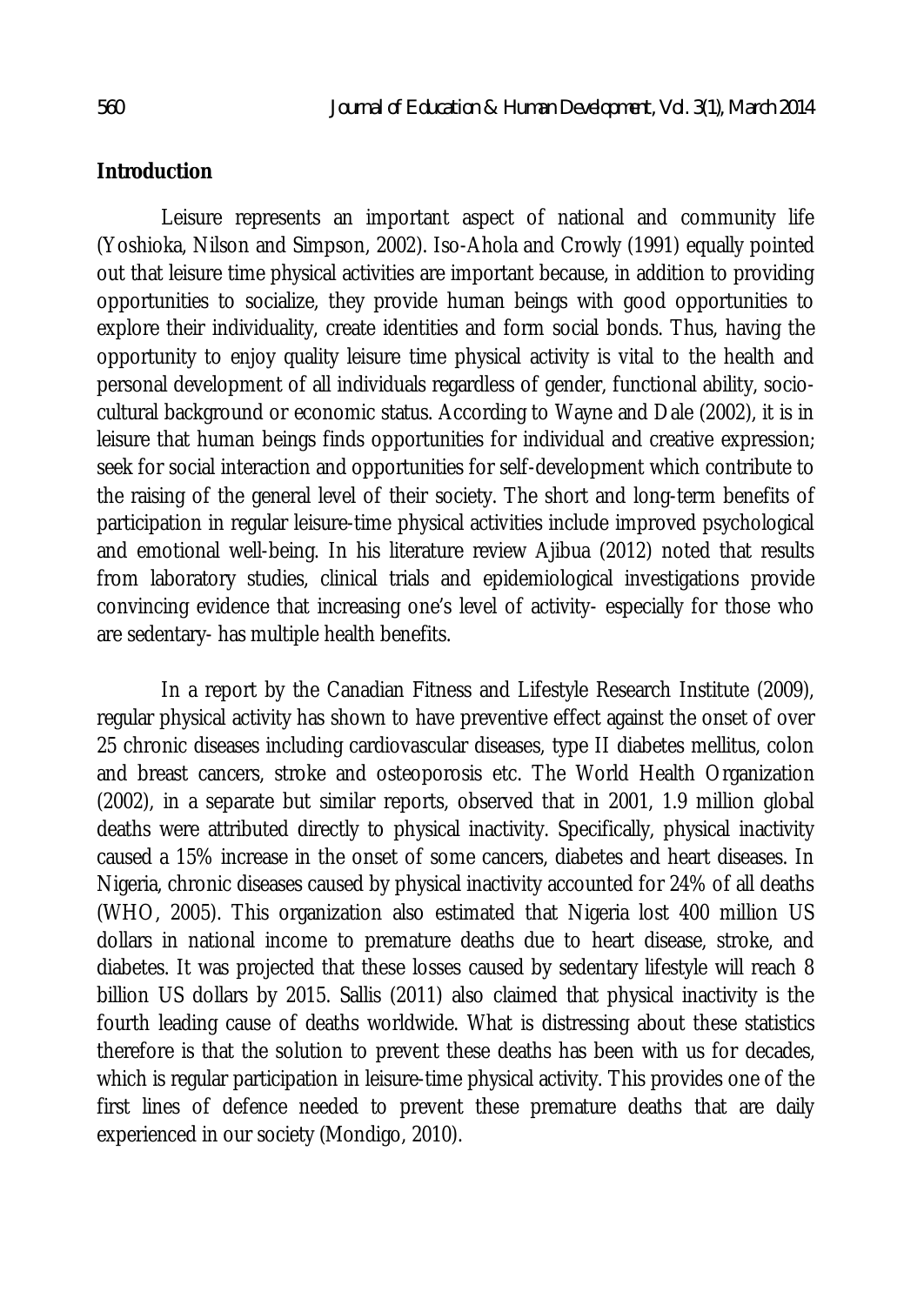It is very obvious that mechanization and computerization at work have increased workplace physical inactivity (Sallis, 2011). Talabi, Ajayi-Vincent, Adesina and Aribamikan (2010) in their study noted with affirmation that physical activity is no longer part of our daily lives in Nigeria. According to their report, cars have replaced walking, elevators have taken the place of stairs, while washing machines have replaced manual laundry, mobile communication and various remote controls have reduced the general movement of people. The effect of these technological advancements has placed individuals in a state of inactivity and sedentary lifestyle with concomitant increase in diseases and subsequent fatalities.

In 2008, non-communicable diseases (NCD) accounted for 63 % of global deaths, representing 36 million deaths with 80% of this from developing countries (WHO, 2010; 2011). Considering the inadequacy of medical facilities and personnel in most developing countries to reduce these deaths, it is necessary to advocate active participation in leisure time physical activity as preventive mechanism against the spread of NCD. Onywera, Adamo, Sheel, Waudo, Bolt and Tremblay (2012) and Bartels (2013) in separate reports claimed that the burden of diseases in developing nations such as those in Sub-Saharan Africa is currently shifting from infectious diseases to NCD despite the improved hygiene/medical practices. Anna (2013) posited that little is being done to improve physical activity participation in developing nations (Anna, 2013). The consequent effect of this, is the wide spread of NCD.

Calga, Canlan and Demir (2009), revealed that the majority of research reports examining leisure-time physical activity participation have focused on economically well-developed countries. In developed countries like United State of America, Australia, Germany, Canada many research studies have been carried out on leisure time physical activity participation (Bright Futures, 2006; Pihu, 2009; Taylor, Ntaoumanis, Standage and Spray, 2010). The western world countries were believed to have been the first generation of human in history where mass of population has deliberately exercise to be healthy (Anna, 2013). This lifestyle is probably due to knowledge of the health benefits of active participation in physical activity.

In 2010, African Physical Activity Network (AFPAN) was formed to coordinate research works in the field of physical activity and health promotion in Africa (Bartels, 2013). Onywera et al (2013) stated that there is no comparable data to ascertain the status of physical activity in African countries. However, Ajibua's (2012) reported that participation in physical activity among Nigerians was decreasing.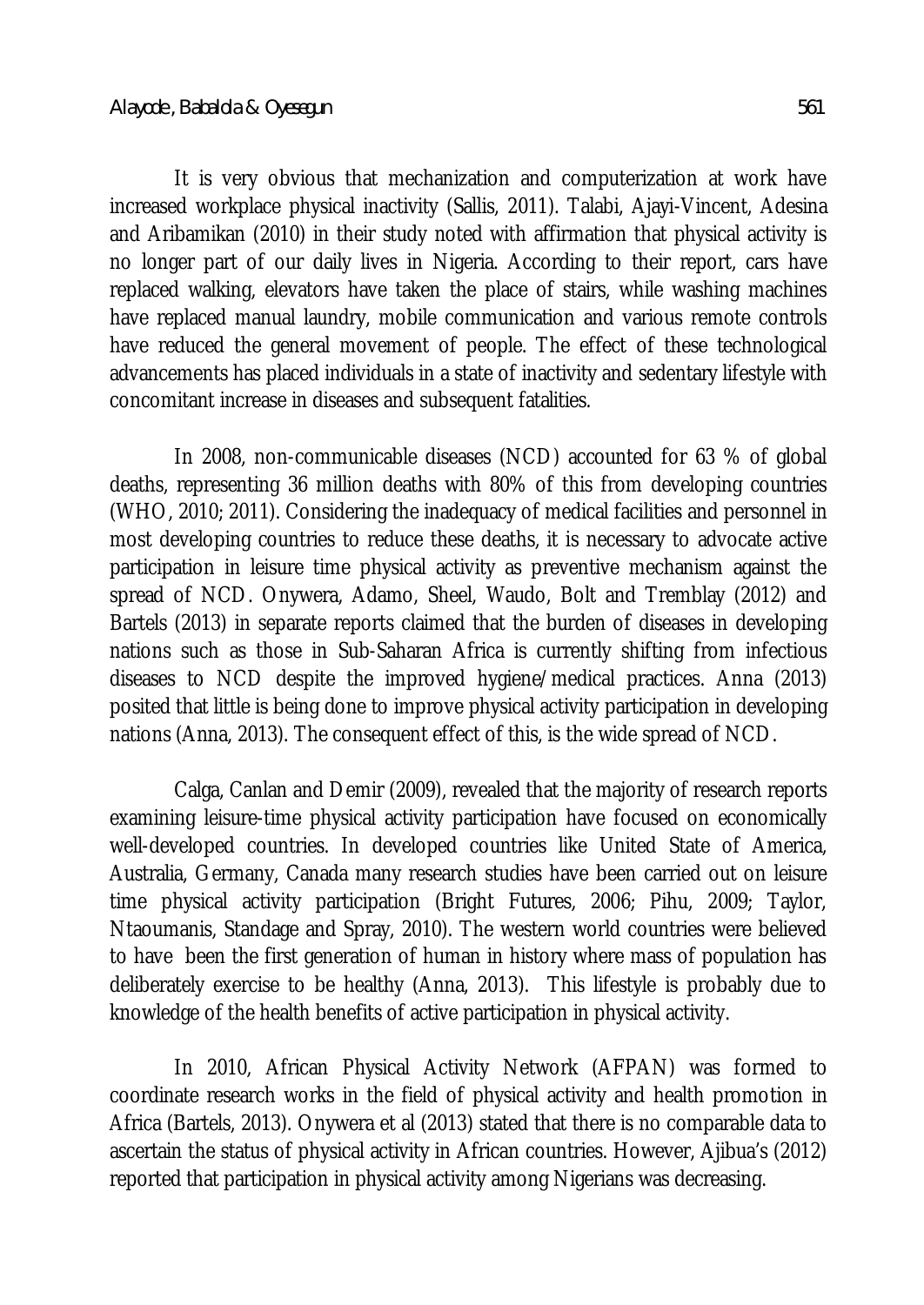This seems to be the position in most African countries. According to him, the situation would improve if higher institutions are involved through government policy to drive the concept of "Fitness for all". This view might have arisen as a result of the general assumption that institutions of higher learning could generate ideas that are capable of changing the lives of people. National Policy of Education of the Federal Republic of Nigeria (1981) confirmed this statement to be true. The document described institutions of higher learning as centres of excellence established to contribute to the up-keep of the society through manpower and knowledge development and social services as well as helping to set the agenda for its continue growth and development. For this reason, employees of tertiary institutions are respected and perceived as knowledgeable individuals who should be emulated. One therefore expects this category of people to be models to others in active participation in physical activities.

However, Ikhioya and Sosanya (2002) discovered that most employees of tertiary institutions in Nigeria apart from those in Physical and Health Education Department and Sports Centres tend to exhibit non-challant attitude towards active involvement in leisure time physical activity. Ajibua (2012) discovered that the few that are involved, did not meet the World Health Organization guidelines of 150 minutes physical exercise for five days a week. Damfe, Mensa, Wilson and Atikumi (2011) asserted that participation of employees of tertiary institutions in physical activities in any society will motivate and promote active involvement of students as well and therefore having multiply effect on the society as whole.

It may be argued that higher institution staff in Nigeria do not have time to participate in leisure time physical activity because of increased workload and job stress, but Ajibua (2012) discovered that lack of time was not part of the barriers preventing university staff from participating in leisure time physical activity. Jeroh (2012) in his own study submitted that the cause of lack of active participation in leisure time physical activity among employees of tertiary institutions is attitudinal. In order to understand how to develop result-oriented interventions that would promote leisure time physical activity among employees of tertiary institutions in Nigeria, it is essential to investigate their motives for participation in leisure time physical activities. This is so because motivational and behavioural factors will ultimately determine the frequency, intensity and duration and types leisure time physical activity involvement. Ingledew and Sallivan (2002) submitted that motives are important determinant of type and extent of physical activity participation.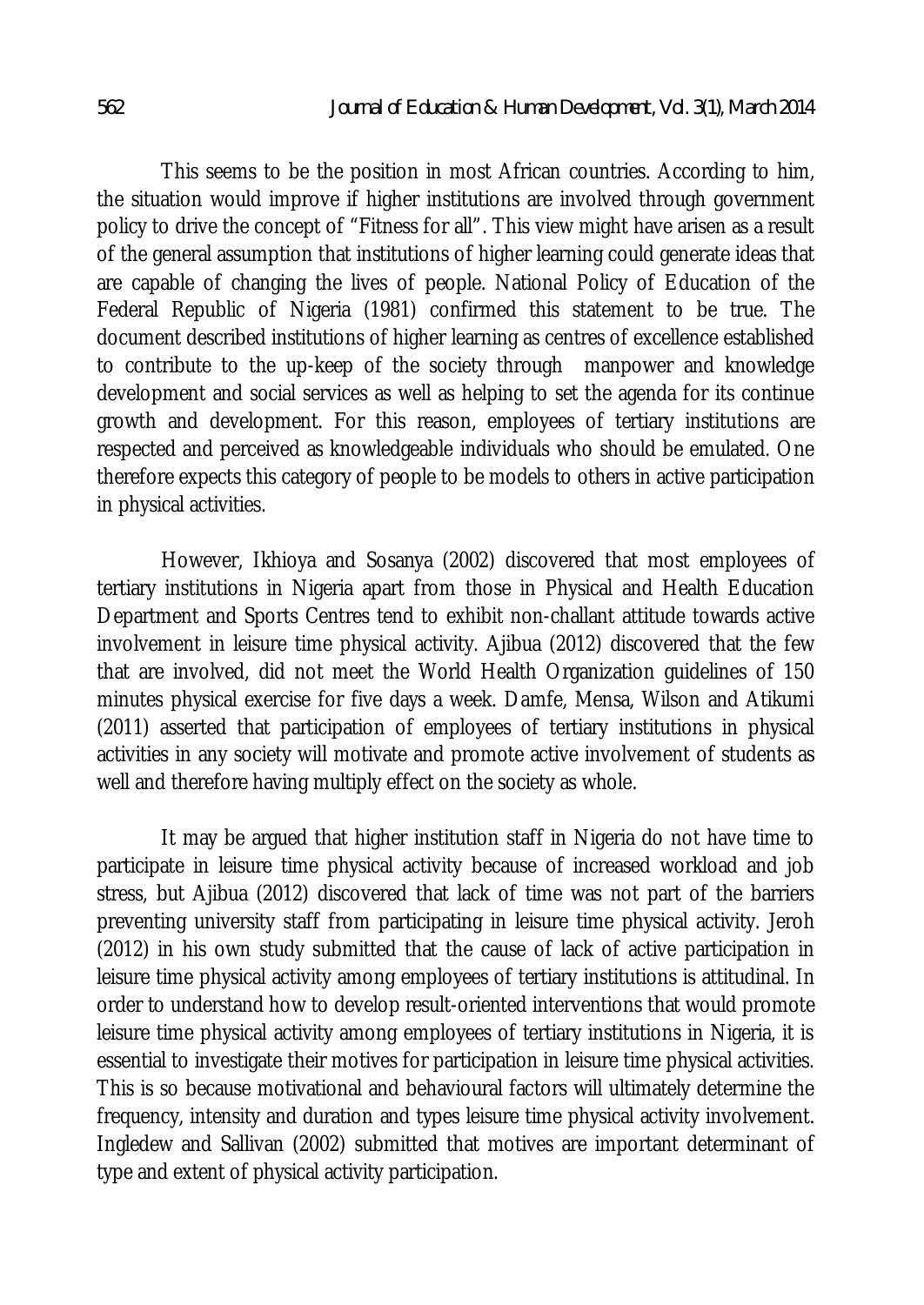Understanding these motivational factors have implications for physical activity planning, organization, control and coordination.

The purpose of this study therefore, is to examine the motives for participation in leisure-time physical activity among employees of tertiary institutions in Ondo State with a view to developing effective intervention strategies that could encourage staff to participate in leisure time physical activity. Motives stimulate human behaviour every time a wish for certain goal arises. It actually determines the lever that determines whether a person will participate in leisure time physical activity or not.

#### **Research Methods**

#### **Research Design**

The descriptive survey design was used for the study to find out the existing situation of a particular phenomenon of the relationship among non-manipulated variables (Gay, 1992). This study is descriptive in nature, hence the adoption of the design.

#### **Population Sample and Sampling Procedures**

The population for this study were all the teaching and non-teaching staff of 5 Government-owned tertiary institutions in Ondo State. The institutions include Adekunle Ajasin University, Akungba, Akoko; Adeyemi College of Education Ondo; Federal College of Agriculture, Akure; Federal University of Technology, Akure and Rufus Giwa Polytechnic, Owo. The convenience sampling technique was applied to select 40 teaching and 40 non-teaching staff from each of the five tertiary institutions. The respondents from each of the five (5) institutions were 80 which made the total respondents for the study to be 400.

### **Instrument**

The instrument used for data collection in the study was a structured and validated questionnaire tagged "Motives for Physical Activity Questionnaire" (MPAQ). The 5 points Likert Scale format was adopted to design the questionnaire.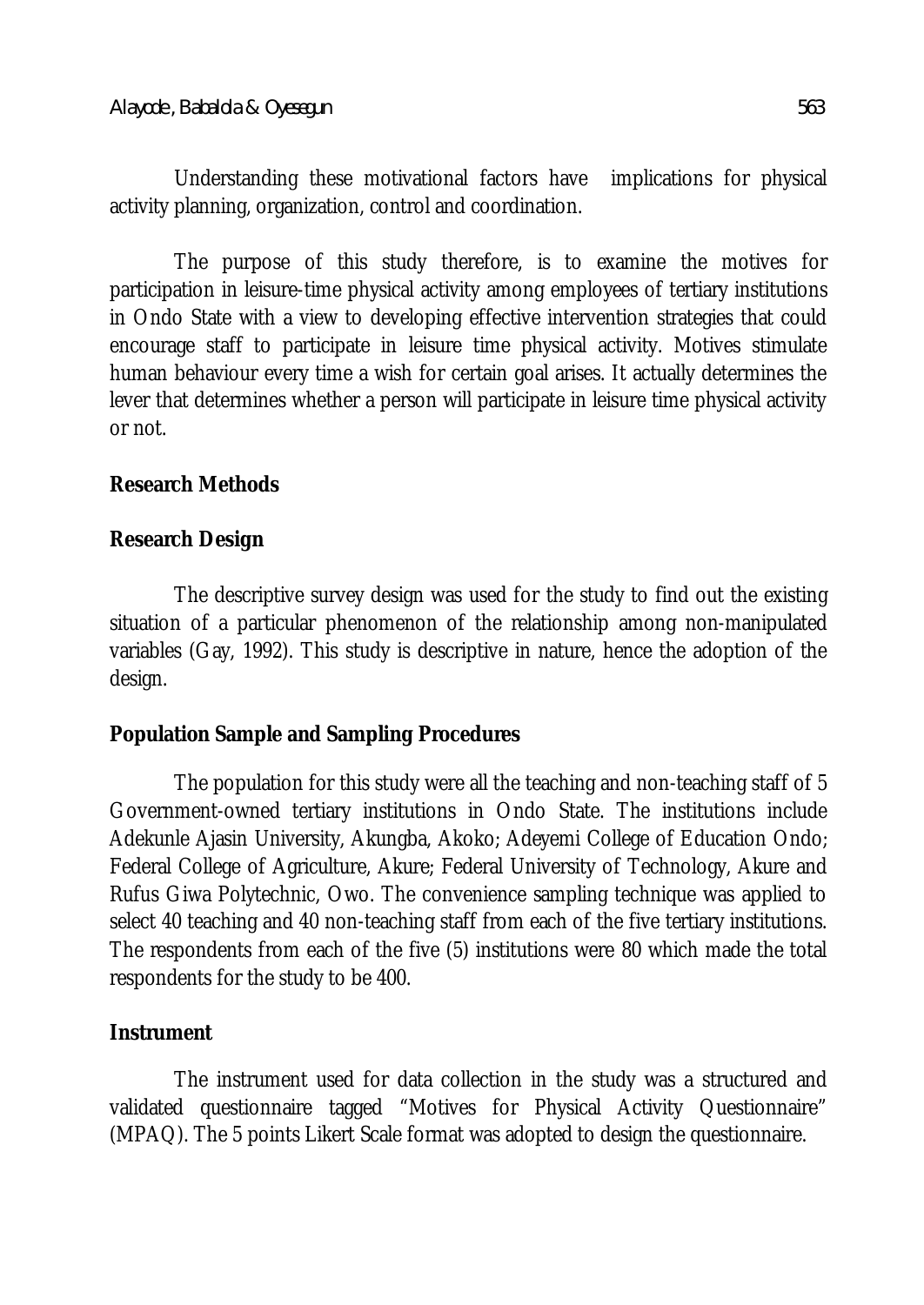The instrument contained statements followed by responses, "strongly agreed" (5 value), "agree" (4 value), "undecided" (3 value), "disagree" (2 value), "strongly disagree" (1 value). The respondents were to tick appropriate column.

#### **Validity of the Instruments**

The content and face validity of the instrument was determined by 2 experts from the Department of Physical and Health Education Obafemi Awolowo University, Ile-Ife, Osun State, Nigeria.

#### **Reliability of the Instrument**

The instrument was subjected to a pilot study during which it was administered twice within three weeks using the test- retest method. Twenty five (25) teaching and twenty-five (25) non-teaching staff of the Federal Polytechnic Ado-Ekiti, Ekiti State were randomly selected to fill the questionnaire. The reliability test was carried out by obtaining Cronbach Alpha statistic which is a measure of how reliable and consistent the instrument was. The result showed that Cronbach Alpha was 0.896, which showed that the research instrument was reliable and consistent. This agreed with recommendations of Thordike and Hagen (1997) and Wiseman (1999) that a high reliability value of 0.70 or higher shows that instrument is reliable.

### **Data Collection**

Administration of the questionnaire was done by the researcher and a research assistant. The collection was done by the same process from 10<sup>th</sup>-25<sup>th</sup> August, 2011.

### **Data Analysis**

The data from four hundred (400) questionnaires containing 5 items were analyzed item by item. Statistical tools used in analyzing were descriptive statistics (mean, standard deviation and standard error). Descriptive statistics describes the statistics as they are, while inferential statistics test research questions and come up with deductions whether the research question be accepted or rejected.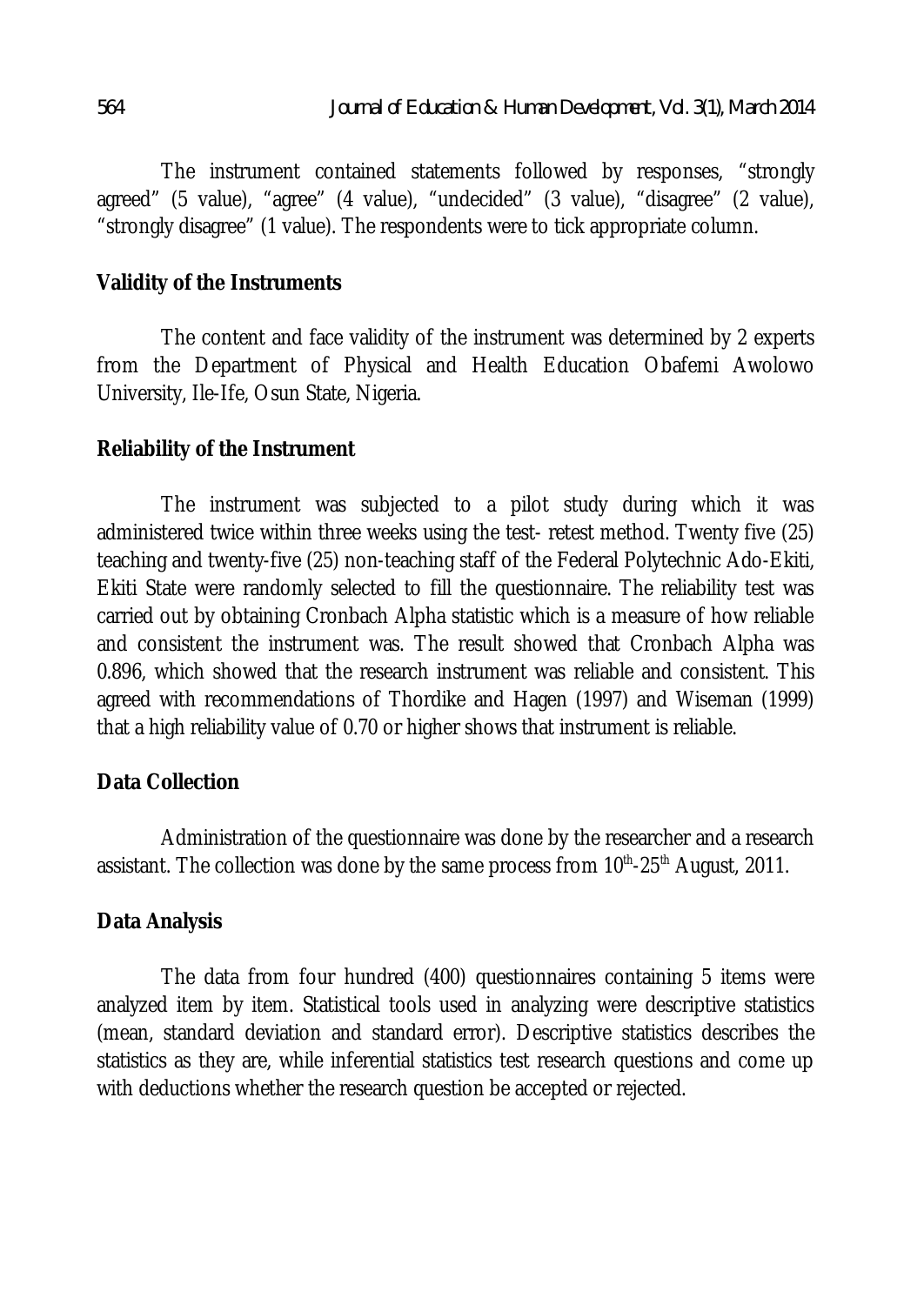#### **Results**

Table 1 shows the mean scores of responses of subjects to questions on staff motives for participating in leisure-time physical activities. The mean score of teaching staff that participated in leisure–time physical activities to achieve physical fitness/health/longevity/stress reduction was 4.04 while that of non-teaching staff was 3.84. The deduction therefore was that though more teaching staff were involved in physical leisure activities for these reasons, it also showed that majority of nonacademic that participated in leisure time physical activities did it for physical fitness/health/longevity/stress reduction purposes too. As in the case of staff that participated in physical leisure time activities for aesthetic and beauty purposes, table 1 showed that teaching staff had mean score of 2.67, while non-academic was 2.65. This result indicated that academic and non-academic staff were involved in leisure time physical activities for aesthetic/beauty motives. The table further revealed that the mean score of teaching staff that were involved in leisure time physical activities for the purpose of socialization was 3.31 and that of non- teaching staff was 3.21. From the result it could be inferred that both the teaching and the non- teaching staff participated in leisure activities for the purpose of socialization.

Respondents were also asked to indicate if they participate in leisure activities to gain recognition in the immediate community. The data collected indicated mean score of 3.43 for the teaching staff whereas that of non- teaching staff was 3.51. This suggests that non-teaching staff were involved in physical leisure activities for the purpose of achieving recognition more than teaching staff. Involvement in physical leisure activities also has the capacity to enhance self-discipline. The above table showed that the mean score of teaching staff that responded to the questionnaire item relating to participation in leisure activity because they want to achieve self-disciplined was 3.02 while that of non- teaching staff was 2.97. This revealed that teaching staff that participated in leisure activities because they want to achieve self-disciplined were more than that of non- teaching staff.

#### **Discussion**

The purpose of this study was to identify the motives for employees' participation in leisure time physical activity. The variables examined as motives for physical activity involvement were the need for physical fitness, longevity and stress reduction, aesthetics and beauty, socialization, recognition, discipline and personal values.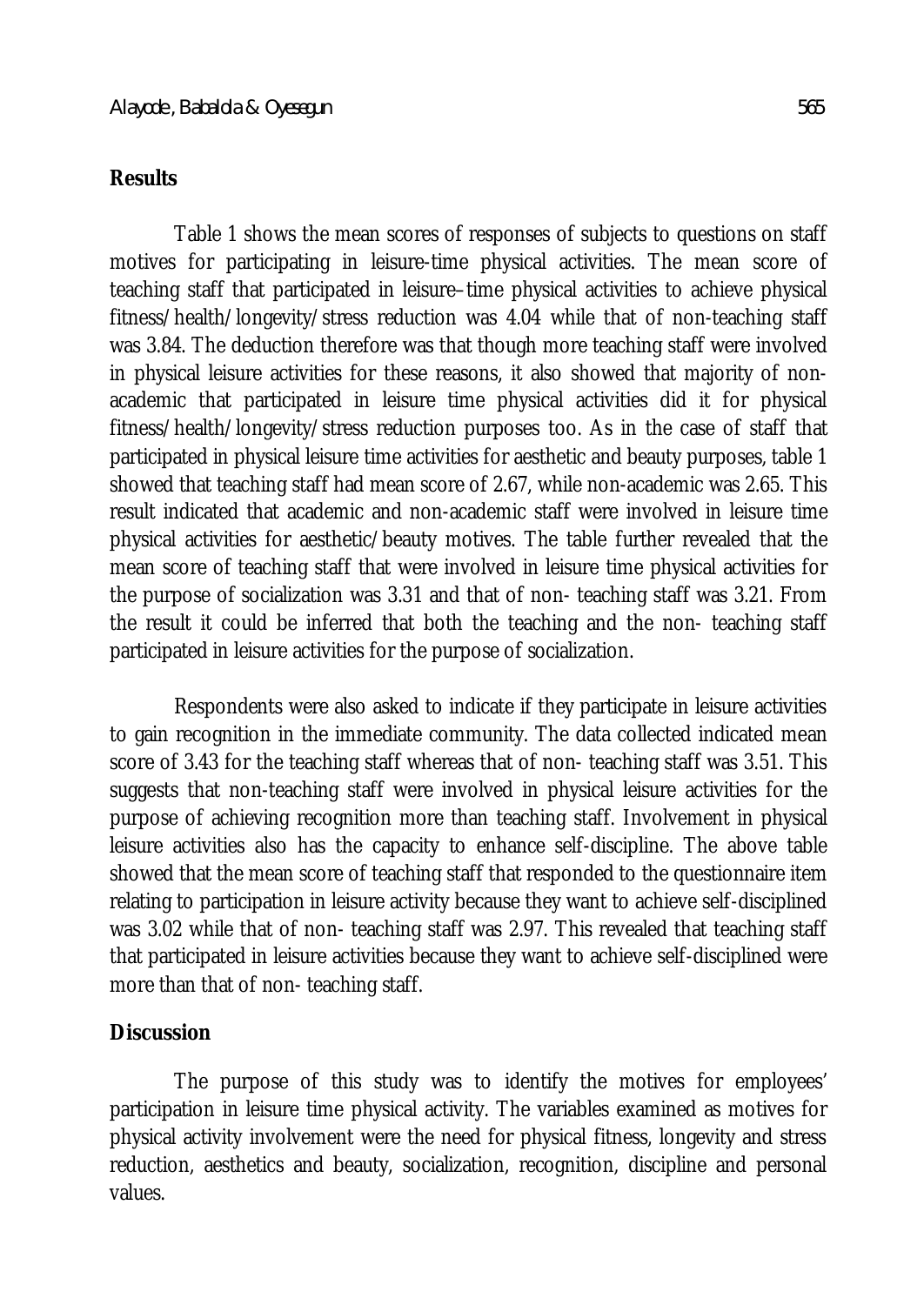The study indicated that attainment of physical fitness, longevity and stress reduction ranked highest as the motives for staff participation in leisure time physical activities (teaching staff,  $\bar{x}$  = 4.04, non-teaching staff,  $\bar{x}$  = 3.84) This is in agreement with a similar study carried out by Cacchini, Mendez and Muniz (2002). They were able to establish that most the important motive for participating in physical activities is the quest for fitness. Ajayi (2002) reported that longevity is a motive for participation in physical activity. According to him, this may be because people have started to understand the relative relationship between physical activity involvement and longevity. Armstrong (1997) also confirmed that physical activity involvement is an effective method for stress reduction.

The results of the study showed that one of the motives for participation in physical activity among employees (teaching staff,  $x = 2.67$ , non-teaching,  $x = 2.65$ ) of higher institutions in Nigeria was to achieve aesthetics and beauty objectives. Abass (2010) asserted that participating in leisure time physical activities helps to lose weight, tone body and help people maintain glowing body.

As contained in table 1, the result (teaching staff,  $\bar{x}$  = 3.31; non-teaching staff,  $x=3.21$ ) showed that respondents considered socialization as a motive for physical activity involvement. Abass (2010) explained that participation in physical activity programme is more interesting and better enjoyed when done in group. During physical activity, participants engage in social comparison, assess one another's strengths and weaknesses and the possibility of developing deeper relationship. The medium of human movement provides meaningful form of symbolic interactions between groups and among groups. It helps to build fundamental qualities necessary for social cohesion such as personal and group integrity, loyalty, cooperation, courtesy and respect for others. In the case of Fadoju and Aletta (2010) they remarked that a good leisure time physical activity programme will help build social and interpersonal interaction, which by extension would have favourable social benefits and lead to greater social adjustment. Nwankwo (1998) maintained that physical activity involvement enhances socialization of individual through comradeship, group involvement, cooperation, competition and service to others. Salami (2002) also stressed that one of the opportunities people enjoy through participation in leisure time physical activity is meeting personalities.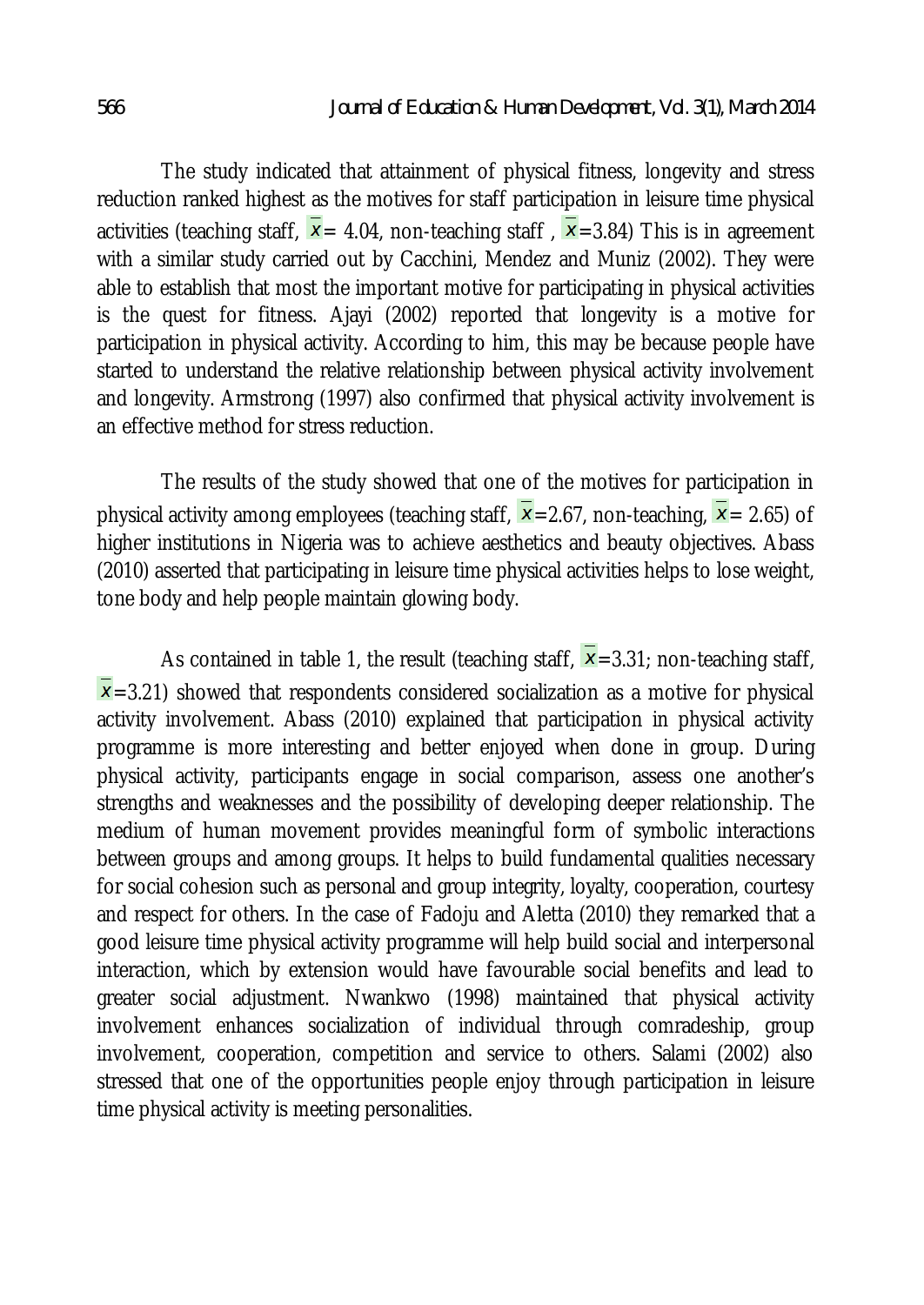As contained in table 1, the results showed (teaching staff,  $x=2.43$ ; nonteaching staff,  $x = 2.51$ ) that while teaching staff of higher institutions may not participate in physical activities for the purpose of gaining recognition, non-teaching staff did. This finding as it relates to non-teaching staff is in tandem with Ajayi (2002) which reported that the need for recognition is a motive for participation in leisure time physical activity.

The result (teaching staff,  $\bar{x}$  = 3.02; non-teaching staff,  $\bar{x}$  = 2.97) implied that respondents agreed that discipline and personal values were motives for participation in physical activity. Battista (1990) supported this finding. He posited that participation in leisure time physical activity is a powerful tool to discipline the body and attain personal value objectives

#### **Conclusion**

The results of the study showed that people participate in leisure time physical activity for various reasons (motives). This is in consonant with Zambri, et al. (2013) which proved that there was relationship between motives and physical activity participation. Motive is considered as a factor within an individual which attracts him to or repels him from objects, persons and activities. Individual attitude most times is a by-product of his or her motives. Motives reflect the way individual feels or reacts toward a given activity. It influences the way people perceive and respond to other people or events (Cordes and Ibrahim, 1996). Iso-Ahola (1998) opined that some of the factors central to observable leisure behaviour are the underlying motivations. He further remarked that motivation is the main determinant defining intensity and depth of involvement in leisure time physical activity programmes. It provides mental energy necessary for active leisure and also contributes to effortless leisure experiences.

Arising from the foregoing, it is imperative to appreciate that the knowledge of the motives behind participation in leisure time physical activity is very important. This sort of knowledge and more detailed understanding of the meanings that individuals give to why they participate (or not participate) in leisure time physical activities are very important to leisure managers. This may form the basis for leisure programme planning and development.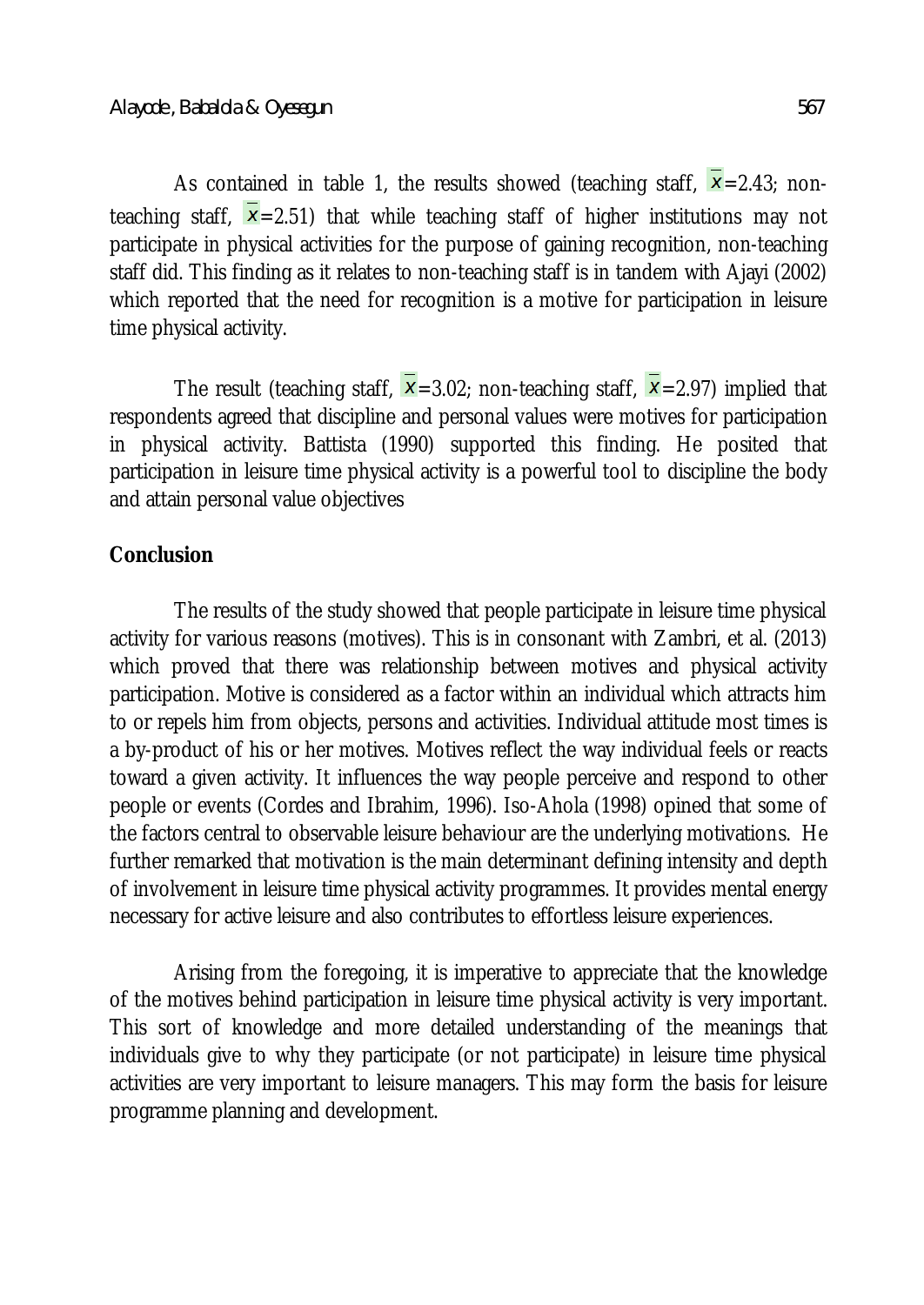It is therefore recommended as a matter of priority for coaches, sport managers and other ancillary leisure professionals to put into consideration these learning outcomes before designing programmes. This is important in order to promote participation across the diverse groups of people that may want to participate in physical activity. It may also be valuable in the development of focused leisure policies and strategies for intervention that can help to provide organized leisure-time physical activities. Workplace leisure programmes should really be emphasised for people who do sedentary work such as people working in higher institutions. To enhance their health, employers should create, sustain and offer incentives in form of reward system to motivate and get employees involved in physical activities during their leisure hours. It thus means that motivation to participate in leisure time physical activity as recommended by Parker (2004) is something that needs to be nurtured and elicited through supportive strategies.

#### **References**

- Abass, A. (2010). The Role of Physical Activity and Exercise in the Management of Work Stress. In B. O. Ogundele Optimal Health Performance: The Basis of Human Movement Education in the 21st Century. A Book of Reading on Professor V.C. Igbanugo, *Department of Human Kinetics and Health Education*, University of Ibadan, Nigeria
- Ajibua, M.A. (2012). Involvement of Academic and Non-Academic Staff in Leisure-Time Physical Activity in Tertiary Institutions in Ondo State, Nigeria. *Unpublished Master Thesis,* Department of Physical and Health Education, Obafemi Awolowo University, Ile-Ife,Nigeria, pp.1-117
- Ajayi, M.A. (2002). Psychogenic Motives of Sports Participation of some Academics at the University of Benin: Implication to the Development of Positive Sporting Image in Nigeria Universities. *Proceedings of NUGA Forum,* University of Ibadan, Nigeria.
- Anna, A.E. (2013) Exercise is Medicine Practice in Ghana. 4th Ghana Physical Education and Sport Thinktank Conference, Ghana
- Armstrong, N. (1997). *Health-Related Activity in Neil Armstrong (ed.). Issues in Physical Education*, London, Cassel. Pp. 139-154.
- Bartels, C. (2013). We Choose To Be Healthy: Can taking Public Transport Lead to a Healthier Lifestyle? *4th Ghana Physical Education and Sport Thinktank Conference, Ghana.*
- Bartels, C. (2013) Physical Activity in Africa...from Evidence to Advocacy. *4th Ghana Physical Education and Sport Thinktank Conference, Ghana.*
- Battista, R. R. (1990). Personal Meaning: Attraction to Sport Participation. *Personal and Motor Skill,* pp.1003-1009.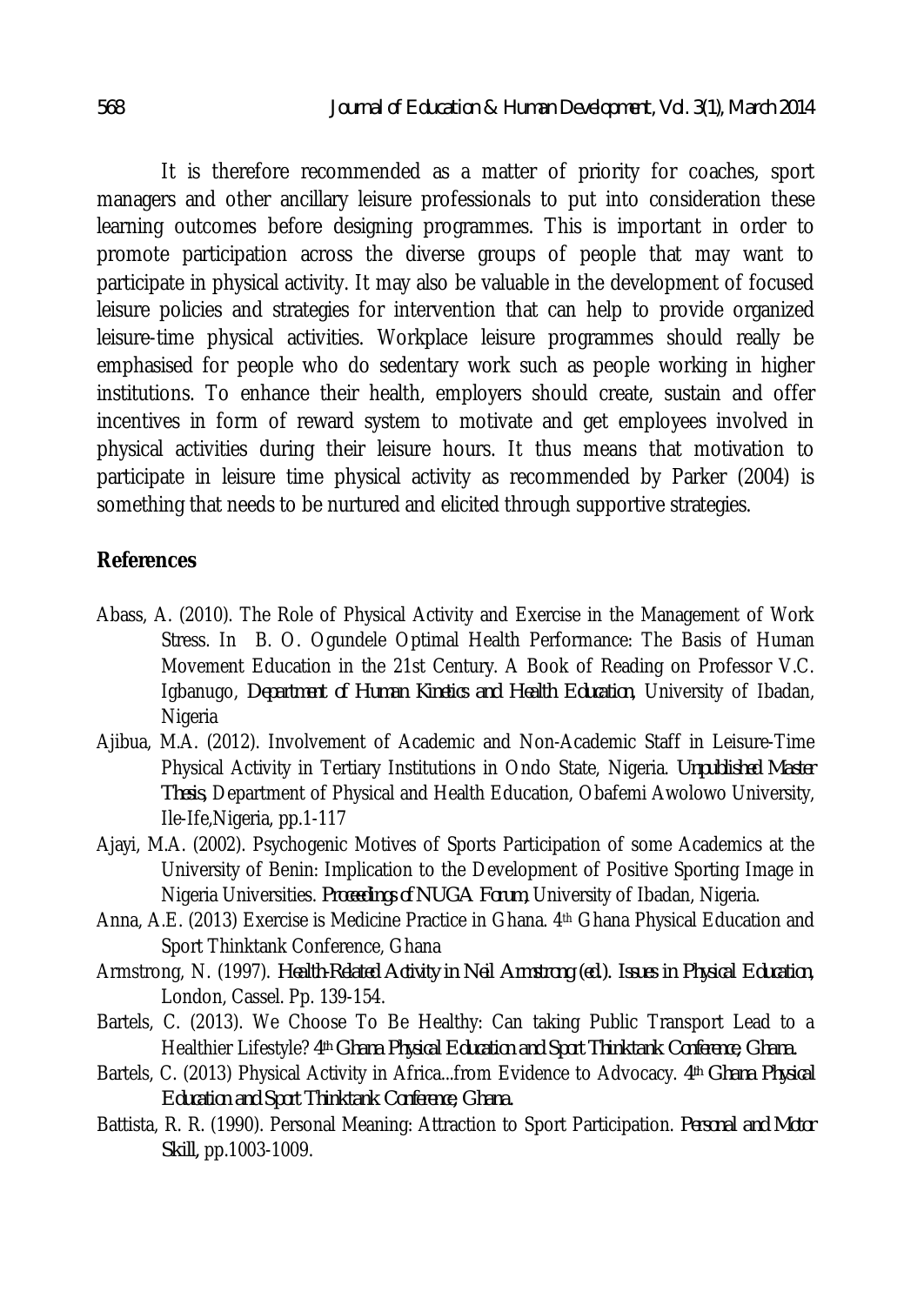- Bright Futures (2006) Guidelines for Health Supervision of Infants Children and Adolescents. *Theme 6*
- Cacchini J. A., Mendez, A. and Muniz, J. (2002). Motives for Participation in Spanish Schoolchildren, *Psicothema*.14 (3), pp. 523-53.
- Canadian Fitness and Lifestyle Research Institute [CFLRI]. (2009). Health Benefits of Physical Activity for Adults. *Canadian Fitness and Lifestyle Research Institute Research File*. Retrieved from

http://www.cflri.ca/eng/research\_file/documents/ResearchFile\_Aug1\_EN.pdf

- Cordes, K. and Ibrahim, H. (1996). Recreation, Leadership, Manager, Job Analysis. *Journal of Physical Education and Recreation Sport and Dance (JOPERD)*, 67(1), 41-42
- Damfe, C. Mensa, C, Wilson, E. D and Atikumi, N. (2011). Perceived Determinants Associated with Non-participation of University of Cape Coast Lecturers in Sports and Physical Exercise. *Journal of Educational Research and Development.* A Journal of Faculty of Education, Ahmadu Bello University, Zaria, Nigeria, 6 (3), 198-204.
- Fadoju, A. O. and Aletta, C.O.O. (2010) Averting Terrorism in Nigeria's Niger Delta Region Through Organized Tourism and Recreation Programmes In B.O. Ogundele Optimal Health Performance: The Basis of Human Movement Education in the 21ts Century. A Book of Reading on Professor V.C. Igbanugo, *Department of Human Kinetics and Health Education, University of Ibadan, Nigeria.*

Federal Government of Nigeria (1981) *National Policy on Education,* Lagos , Nigeria.

- Ingledew, D.K. and Sullivan, G. (2002). Effects of Body Mass and Body Image on Exercise Motives in Adolescence. *Psychology of Sport and Exercise, 3,6.*
- Jeroh E. J. (2013) Attitude of University Community Toward Sporting Life of Students in Nigeria. *Journal of Medical Research,*12 (12), 50-56.
- Ikhioya, O.S.A. and Sosanya, O.A. (2002). Towards the Adoption of Effective Strategies for optimum Behavioural Commitment of Significant Actors in University Sports Development. *Proceedings Nigerian University Games Forum,* Nigeria*.*
- Gay, R.L (1992). *Education Research: Competencies for Anaylsis and Application* Fourth Edition New York: Macmillian Publishers.
- Iso-Ahola, S.E. and Crowly, E, D. (1991).Adolescence Substance Abuse and Leisure-time Boredom, *Journal of Leisure Research,* 23, 260-271
- Iso-Ahola, S.E. (1998). *Motivation Foundation of Leisure.* In E. Jackson & T Burton (Eds.) Leisure Studies: Prospects for twenty-first Century, State College, PA: Venture pp.35- 51.
- Mandigo J.L. (2010). Presenting the Evidence: Quality Physical Education for Canadian Children and Youth Position State by Physical Education and Health Canada. *PHENex,* 2 (1).
- Nwankwo, E.I. (1996) Recreation for Physiological, Psychological, Social and Economic Adjustment In J.A. Ajala (ed) Recreation Education for Health and national Challenges. University of Ibadan: *Department of Human Kinetic and Health Education Publication*, No. 4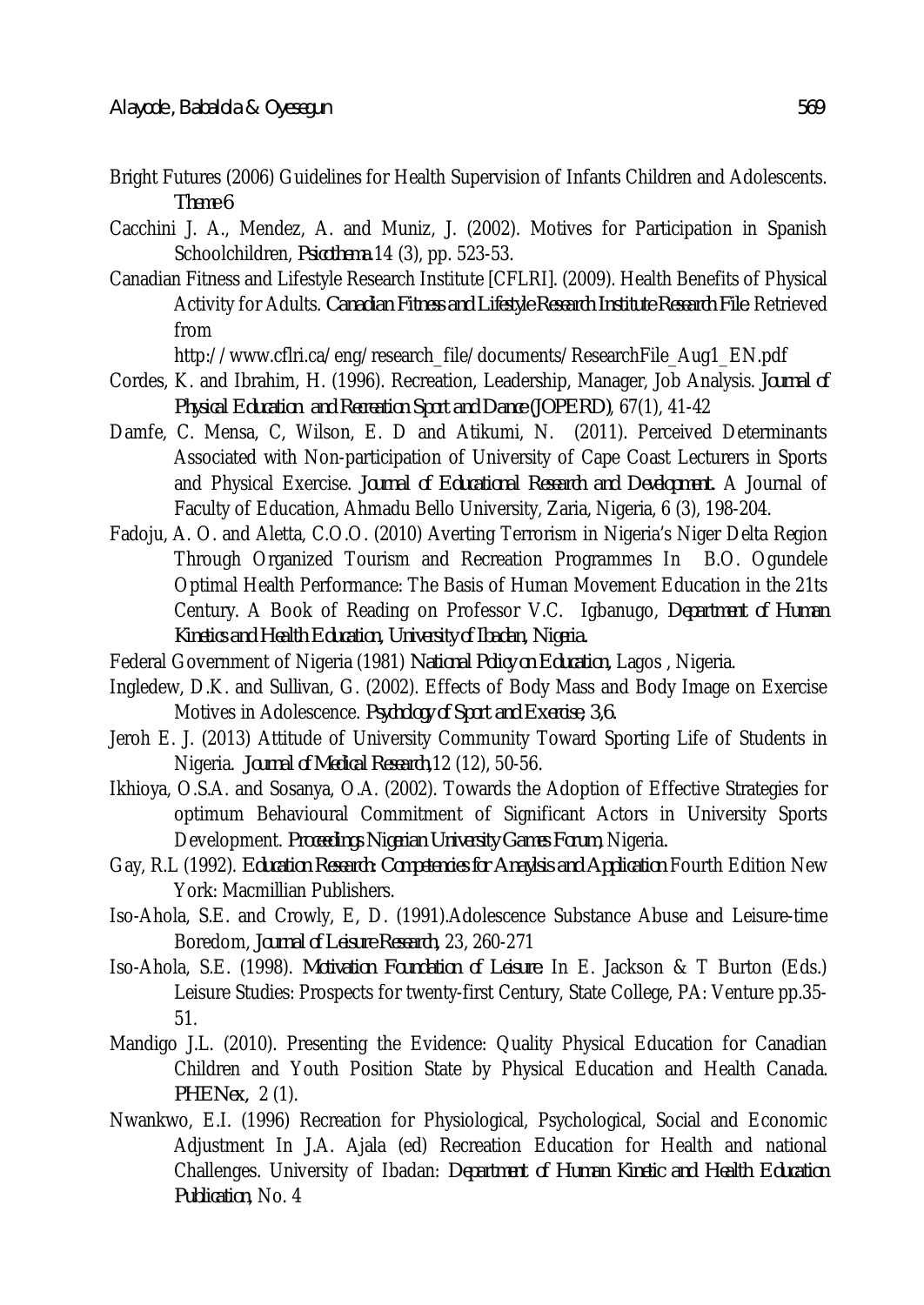- Onywera V.O., Adamo, K.B., Sheel, A. W., Waudo, J.N., Bolt, M.K. and Tremblay (2012) Emerging Evidences of Physical Activity. 4<sup>th</sup> Ghana Physical Education and Sport Thinktank Conference
- Parker, J. (2004) Motivation Factors and Experience of Learning in Educational Leisure Settings. A PhD Thesis, *Centre for Innovation in Education*.
- Pihu, M.A. (2009). Components of Social-Cognition Module of Motivation in Predicting Physical Activity Behaviour among Students. A PhD Thesis Submitted to *University of Tartu,* Estonia.
- Salami, I.A. (2002). The Need for the Inclusion of the Differently Abled Students in NUGA Games. *Proceedings of Nigeria University Games Association (NUGA),* 29-31
- Sallis, J.F. (2011) Environmental and Policy Research on Physical Activity is Going Global. *Res Exerc Epidemiol*; 13(2), 111-117.
- Talabi, E.A., Ajayi-Vincent, O.B., Adesina, M.O. and Arbamikan, C.G. (2010) The Effect of a 12-week Resistance Training Programme on Maximum Strnegth of Young Adults In B.O. Ogundele Optima Health Performance: The Basis of Human Movement Education In the @1st Century. A Book of Reading in Hounour of Professor Ighanugo V.C, Dept Human kinetics and Health Education , University of Ibadan, Nigeria, pp. 13-23.
- Taylor, I. M., Ntoumanis, N, Standage, M, and Spray, C.(2010) Motivational Predictions for Physical Education Students Effort, Exercise Intensions and Leisure Time Physical Activity: A Multilevel Linear Growth Analysis. *Journal of Sport and Exercise Psychology*, 32, 119-120
- Throndike, R.L and Hagen, E.P (1997) *Measurement and Evaluation*. New York: Wadsworth Publishing Company.
- Wiseman, D.C. (1999). *Research Strategies for education*. New York: Wadsworth Publishing Company.
- World Health Organization (2005) *The Impact of Chronic Disease in Nigeria*. http://www.intchp/chronic\_diseas-report/en/
- World Health Organization (2002). *The World Health Report 2002 – Reducing risks, promoting healthy life*. Geneva, Switzerland: World Health Organization Library
- World Health Organization (2010). Global Status Report on Non-Communicable Diseases
- World Health Organization (2011) Non-Communicable Diseases Country Profile.
- Yoshioka, C.F., Nilson, R. And Simpson S. (2002) A Cross-Cultural study of Desires Benefits to Leisure of American , Canadian, Japanese and Taiwanese College Students. *The Cyber-Journal of Applied Leisure and Recreation.*
- Zambri, R. and Abdullah, N.D.T. and Kassim, R.M. (2013). The Relationship between Motives for Physical Activity Participation and Physical Activity Level. Proceeding of International Conference on Social Science Research, ICSSR. Organized by worldconference.net